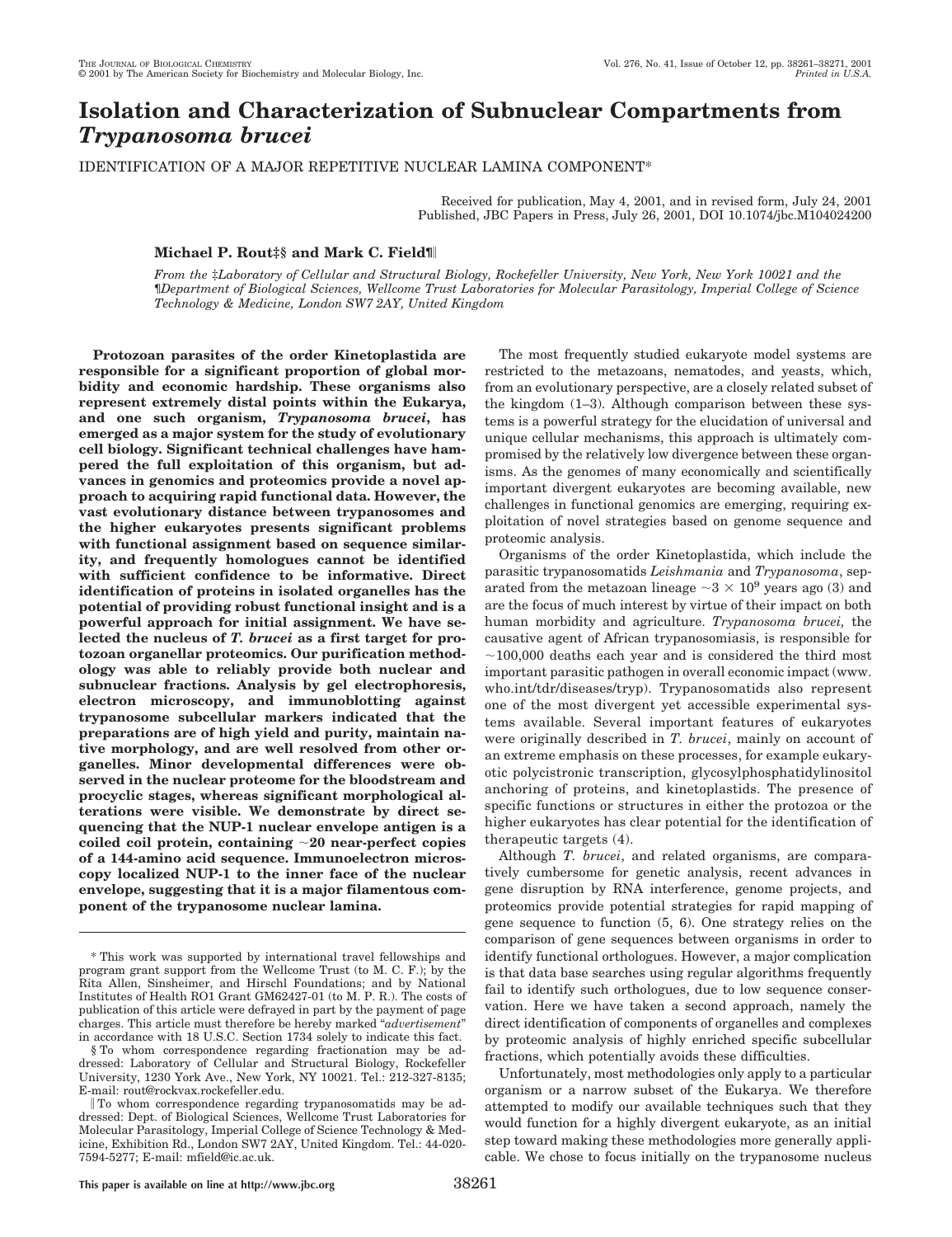

FIG. 1. **Flow diagram demonstrating the relationship and origin of the various fractions produced in this study.** *Icons* designating the major fractions (trypanosome, nuclei, nucleoli, NEs and PCLF are defined on this diagram and used throughout the display items as appropriate. Sucrose concentrations of the various gradient fractions, and the positions of the final products are indicated (see also "Experimental Procedures"). An example of a gradient for isolation of PCF nuclei manually supported by Dr. Field is also shown as *inset*. Gradient interfaces are indicated in *gray*, except those containing enriched nuclear or subnuclear fractions that are indicated in *red*.

and substructures, as this compartment has a number of available antibody markers and several identified protein components, in addition to representing an important system with a number of vital biological issues that may be resolvable by proteomic analysis. Unlike yeasts and metazoans, trypanosomatids transcribe their chromosomes in a polycistronic manner (7). This unusual feature suggests that these organisms use higher order chromatin structure and posttranscriptional control for regulation of gene expression (8, 9); hence, an understanding of trypanosome nuclear structure could provide profound insights into posttranslational control mechanisms in eukaryotes. In addition, the chromosomes never condense, and mitosis is closed, with an intact nuclear envelope present at all stages of the cell cycle (10). These organisms also appear to use unusual mechanisms for chromosome segregation (11). Further, several *T. brucei* protein coding genes, including the variant surface glycoprotein  $(VSG)^1$  responsible for antigenic variation, are transcribed by RNA polymerase I, which is restricted to transcription of non-protein encoding genes in higher eukaryotes (12). Recent data suggest that a novel nucleolar-like compartment may be involved in polymerase Imediated VSG transcription (13). Finally, a comparison of the composition and architecture of the trypanosome nuclear pore complex (NPC) and NE with those of other eukaryotes should shed light on the core conserved mechanisms of nucleocytoplasmic transport, NE assembly, and the organization of peripheral

# (silent) heterochromatin (14).

We demonstrate the successful and reproducible isolation of nuclear, nucleolar, NE, and pore complex lamina fractions (PCLF) from *T. brucei*. The preparations are of high purity and yield, producing sufficient protein for the identification and characterization of specific organellar proteins. These methods provide a basis for the exploitation of proteomics approaches in this organism.

## EXPERIMENTAL PROCEDURES

*Materials—*Buffer components and other reagents were from Sigma unless otherwise stated and of reagent grade or better. Culture media for trypanosomes and mammalian cells were from Life Technologies, Inc. and were sterilized by filtration. Fetal calf serum was heat-inactivated at 55 °C for 1 h before use.

*Trypanosomes—*Procyclic culture form or bloodstream form (BSF) trypomastigote (strain 427) trypanosomes were used throughout. Procyclic cells were cultured in 3.0-liter batches of SDM79 medium (15), supplemented with  $10\%$  fetal calf serum,  $10 \mu\text{g/ml hemin}$ ,  $10 \text{ units/ml}$ penicillin,  $10 \mu g/ml$  streptomycin, in sterile 6-liter glass conical flasks, with gentle shaking (100 rpm) at 27 °C. Cells were allowed to attain a maximum density of  $2-5 \times 10^7$ /ml before subculturing or harvesting. Bloodstream form trypanosomes were grown by infecting mice and rats and purified on DE-52 cellulose as described (16).

*Antibodies—*Mouse hybridoma cell lines secreting monoclonal antibodies against yeast nuclear envelope antigens were developed as previously described (17) and maintained according to Harlow and Lane (18). Antibody to the p67 protein and trypanosome BiP were the gift of Dr. James Bangs (University of Wisconsin, Madison, WI). Antibodies against trypanosome NE (NUP-1) and nucleolar (NUMAG) proteins were the kind gift of Prof. Keith Gull and Dr. Klaus Ersfeld (University of Manchester, Manchester, United Kingdom) (10). Antibody recognizing the trypanosome RNA-binding protein, RRM1, was from Prof. John Boothroyd (Stanford University, Palo Alto, CA) (19). Polyclonal rabbit antibodies against TbRAB2 have been described previously (20, 21). HRP-conjugated goat anti-rabbit immunoglobulin was from Sigma or Jackson Laboratories, HRP-conjugated donkey anti-mouse immunoglobulin was from Jackson Laboratories. A rabbit anti-mouse IgG bridging antibody was from ICN.

 $\emph{Isolation of Trypanosome Nuclei—Approximately 2.5}\times 10^{10}$  to  $7.5\times 10^{10}$  $10^{11}$  procyclic cells were used for each nuclear isolation procedure. Cellular morphology and viability were verified beforehand by microscopy under an inverted tissue culture microscope (magnification,  $\times$ 400). Cells were pelleted at 1700  $\times g_{av}$  for 10 min at 4 °C in a low speed centrifuge, resuspended in PBS (from Sigma PBS tablets) prechilled on ice, and repelleted. The cell pellet was transferred to an HB-4 tube (Sorvall) and pelleted once more in a swing out rotor benchtop centrifuge at 1800  $g_{max}$  4 °C for 15 min. All supernatant was carefully removed and the pellet placed on ice. 20 ml of 8% PVP (containing 0.05% Triton X-100 (Pierce SurfactAMPs grade), 5 mM Cleland's reagent,  $100 \mu$  of mammalian protease inhibitor mixture (Sigma), and 200  $\mu$ l of solution P (100 mg of phenylmethylsulfonyl fluoride, 2 mg of pepstatin A in 5 ml of ethanol)) was added per  $2 \times 10^{10}$  cells. The cell pellet was immediately processed with a precooled Polytron PTA-10 head, setting  $\sim$ 6, in 1–2-min bursts in the cold room. The lysate was cooled on ice between each Polytron bout. Lysis was followed by phase contrast microscopy (magnification.  $\times 400$ ) with an acceptable  $\sim 90\%$ cell lysis usually occurring after a 5-min total Polytron treatment, although proportionately longer periods were required for larger volume lysates. The lysate derived from  $2 \times 10^{10}$  cells was underlaid with 10 ml of 0.3 M sucrose in 8% PVP plus 100  $\mu$ l of solution P, 50  $\mu$ l of 1 M DTT, and 50  $\mu$ l of mammalian protease inhibitor mixture and then centrifuged at  $11,000 \times g_{av}$ , in an HB-4 rotor (Sorvall) at 4 °C for 20 min. The top layer (containing mainly cytosol, designated SN) was carefully decanted and stored at  $-80$  °C. The crude nuclear pellet was immediately resuspended with 1-min bursts of the Polytron using setting 4.5 in a total volume (per  $2 \times 10^{10}$  cell eq) of 8 ml of 2.1 M sucrose in 8% PVP, 50  $\mu$ l of 1 M DTT, 50  $\mu$ l of mammalian protease inhibitor mixture, and 100  $\mu$ l of solution P. Close to 100% cell dispersal is achieved at this point, with no detectable nuclear damage.  $\sim$ 12 ml of this suspension was loaded per SW28 tube (Beckman) containing a discontinuous step gradient (from the bottom, 8 ml of 2.30 M sucrose/ PVP, 8 ml of 2.10 M sucrose/PVP, 8 ml of 2.01 M sucrose/PVP, all containing protease inhibitors) (17, 22, 23). For the preparation to be successful, it is essential that no more than  $2.5 \times 10^{10}$  cell eq be loaded into each SW28 tube. The gradient was centrifuged at  $100{,}000 \times g_{\rm av}$ , in

<sup>&</sup>lt;sup>1</sup> The abbreviations used are: VSG, variant surface glycoprotein; BSF, bloodstream form; NE, nuclear envelope; NPC, nuclear pore complex; PBS, phosphate-buffered saline; PCF, procyclic culture form; PVP, polyvinylpyrrolidone; PCLF, nuclear pore complex lamina fraction; HRP, horseradish peroxidase; EM, electron microscopy; DTT, dithiothreitol; OD, optical density; PAGE, polyacrylamide gel electrophoresis; ER, endoplasmic reticulum; GSS, genome survey sequence.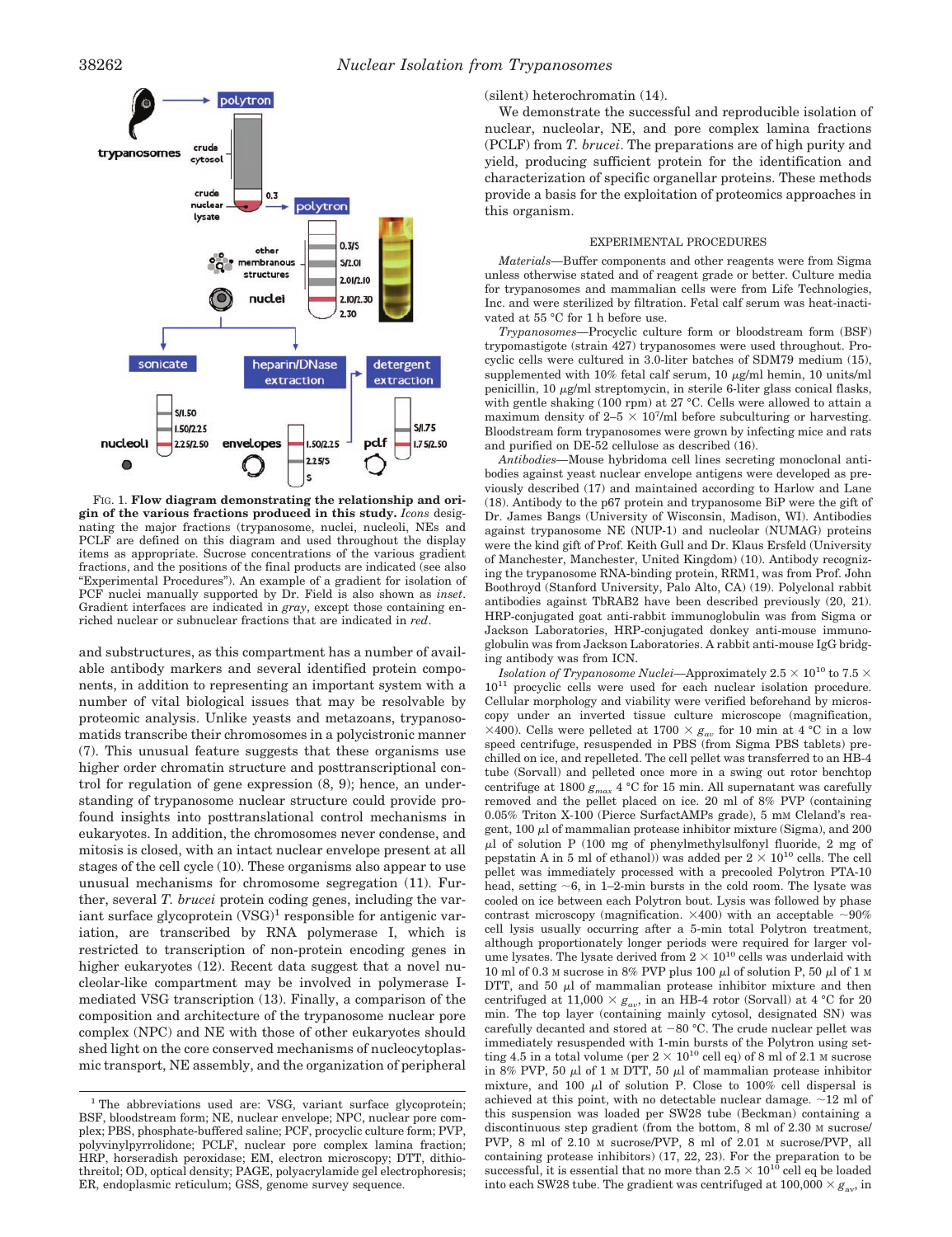# *Nuclear Isolation from Trypanosomes* 38263

#### TABLE I

## *Protein fractionation during nuclear and subnuclear isolation procedures*

The leftmost column (Organelle) indicates the fraction most enriched in the named organelle or substructure generated during the procedures (see "Experimental Procedures" and Fig. 1), while the second column (Fraction) indicates the fractions obtained during the isolation procedure by their position on the relevant sucrose gradient (see Fig. 1). The third column (Total protein) indicates the amount of total protein in each fraction, expressed as a percentage (%) relative to the total amount of protein in the starting whole cell pellet. The protein in each fraction was quantitated by the Bradford method or by densitometry of Coomassie Blue-stained SDS gels, and the two results averaged to generate the figure given (see "Experimental Procedures"). The rightmost six columns indicate the incidence of the indicated marker protein in each fraction, expressed as a percentage (%) relative to the amount of that marker present in whole cells as quantitated by densitometry of ECL signals on films (see "Experimental Procedures"). ER, endoplasmic reticulum; Lys, lysosome; Nuc, nucleus; Nucl, nucleolus; NE, nuclear envelope.

| Organelle   | Fraction     | Total<br>protein | Marker        |              |                            |               |                        |                 |  |
|-------------|--------------|------------------|---------------|--------------|----------------------------|---------------|------------------------|-----------------|--|
|             |              |                  | TbBiP<br>(ER) | p67<br>(Lys) | TbRAB <sub>2</sub><br>(ER) | RRM1<br>(Nuc) | <b>NUMAG</b><br>(Nucl) | $NUP-1$<br>(NE) |  |
|             |              | $\%$             |               | % of total   |                            |               |                        |                 |  |
| Nuclei      | S/N          | 46               | 26            | 27           | 56                         | 12            | $\Omega$               |                 |  |
|             | 0.3/S        | 19               | 25            | 23           | 19                         | 12            |                        |                 |  |
|             | S/2.01       | 19               | 23            | 27           | 19                         | 13            |                        | 8               |  |
|             | 2.01/2.10    | 9                | 12            | 17           | $\overline{2}$             | 20            | 9                      | 11              |  |
|             | 2.10/2.30    | 8                | 14            | 6            | 4                          | 43            | 84                     | 77              |  |
| Nucleoli    | S/1.50       | 3                |               |              |                            | 24            | 23                     | 44              |  |
|             | 1.50/2.25    | 3                |               |              |                            | 12            | 27                     | 20              |  |
|             | 2.25/2.50    | $\overline{2}$   |               |              |                            | 7             | 34                     | 13              |  |
| NE          | S            | 3                |               |              |                            | 22            | 28                     | ┍               |  |
|             | 2.25/S       | 3                |               |              |                            | 13            | 30                     | 17              |  |
|             | 1.50/2.25    | $\mathcal{D}$    |               |              |                            | 8             | 26                     | 53              |  |
| <b>PCLF</b> | $S + S/1.75$ |                  |               |              |                            | 5             | 17                     | 13              |  |
|             | 1.75/2.50    |                  |               |              |                            | 3             | 9                      | 40              |  |

a SW28 rotor for 3 h at 4 °C and immediately unloaded from the top, and fractions were examined by phase contrast microscopy (magnification,  $\times$ 1000). The nuclei were recovered at the 2.10/2.30 interface and stored at  $-80$  °C. Nuclei, and other subfractions, are stable morphologically at  $-80$  °C for at least 18 months. Nuclei can be conveniently quantitated at this stage by optical density (OD) at 260 nm; for *T. brucei*, 1 OD<sub>260 nm</sub> corresponds to  $\sim$  10<sup>8</sup> nuclei, and has an OD<sub>260 nm</sub>/  $OD_{280 \text{ nm}}$  ratio of  $\sim$ 1.3.

For bloodstream form cells, nuclei were isolated in a similar manner, with the exceptions that cells were harvested in trypanosome dilution buffer (16), and that Tween 20 (SurfactAMPS grade, Pierce) was added to 0.05% to the lysate for Polytron resuspension of the crude nuclear pellet.

*Preparation of Nucleoli*—~50 OD<sub>260 nm</sub> of purified nuclei were dilute by the addition of 0.2 volumes of 8% PVP and pelleted at 170,000  $\times g_{\text{av}}$ for 1 h at 4 °C in a type 80 rotor. The supernatant was discarded and 1 ml of 10 mm Bis-Tris-Cl, pH 6.50, 0.6 mm MgCl<sub>2</sub>, 0.5 mm DTT, 0.34 m sucrose, 0.05% Tween 20 (SurfactAMPs), 5  $\mu$ l of solution P, and 5  $\mu$ l of mammalian protease inhibitor mixture (Sigma) was added. The nuclei were then disrupted by sonication with a microprobe in 6-s bursts with cooling of the probe and lysate on ice between bursts. Disruption of the nuclear structure and generation of nucleoli was monitored between each successive sonicator burst by phase contrast microscopy (magnification,  $\times$ 1000). A total of six sonicator bursts was normally found to be sufficient to achieve >99% nuclear disruption. The sonicate was then mixed 1:1 with 1.75 M sucrose in 10 mM Bis-Tris-Cl, pH 6.50, 0.1 mM  $MgCl<sub>2</sub>$ , (BT/Mg) and layered onto a step gradient in an SW55 tube (Beckman) consisting of 1 ml of 2.50 M sucrose, 1.5 ml of 2.25 M sucrose, and finally 1.5 ml of 1.75 M sucrose all in BT/Mg (24). The gradient was then centrifuged at  $240,000 \times g_{\text{av}}$  for 2 h at 4 °C in an SW55Ti rotor. Nucleoli were recovered at the 2.00 M/2.50 M interface.

*Nuclear Envelope Fraction*—300 OD<sub>260 nm</sub> of purified *T. brucei* nuclei<br>were diluted with 0.2 volumes of 8% PVP solution and pelleted in a Ty50.2Ti rotor (Beckman) at 140,000  $\times$   $g_{\rm av}$  at 4 °C for 1 h. The nuclear pellet was resuspended in 3 ml (per 100 OD of nuclei) of nuclear lysis solution (BT/Mg, 1 mm DTT, 1.0 mg/ml heparin, 20  $\mu$ g/ml DNase I (DN-EP, Sigma),  $2 \mu g/ml$  RNase A (Roche Molecular Biochemicals), 1:100 solution P, 1:200 mammalian protease inhibitors) by vortexing vigorously at room temperature until at least 1 min after the last traces of the pellet had dispersed. The suspension was incubated for an additional 5 min at room temperature before being diluted with 12 ml of 2.10 M sucrose, 20% Accudenz (Accurate Chemical Scientific Corp.), BT/Mg, and mixed thoroughly. This mixture was placed in a SW28 tube (Beckman) and overlaid with 12 ml of 2.25 M sucrose, BT/Mg, and then 10 ml of 1.50  $\text{M}$  sucrose, BT/Mg and centrifuged at 100,000  $\times$   $g_{\text{av}}$ , for 4 h at 4 °C. The NEs are recovered primarily from the 1.50 M/2.25 M interface and can be visualized as faint "C"-shaped structures by phase contrast microscopy.

*Nuclear Pore Complex Lamina Fraction—*One volume of the NE

fraction was diluted with 2 volumes of 1.5% Triton X-100, 1.5% sodium taurodeoxycholate, 10 mM Bis-Tris-Cl, pH 6.50, 1:100 solution P, and 1:500 mammalian protease inhibitors. This mixture was vortexed for 5 min at room temperature and incubated for another 25 min at room temperature. Three milliliters of the mixture was then overlaid in a SW55 tube (Beckman) containing a step gradient of 1.0 ml of 2.50 sucrose, BT/Mg and 1.0 ml of 1.75 M sucrose, BT/Mg, which was then centrifuged for 30 min at 240,000  $\times$   $g_{\rm av}$ , and 4 °C. The resulting nuclear pore complex lamina fraction was recovered at the 1.75 M/2.50 M interface.

*Electron Microscopy—*Samples were prepared for negative stain with uranyl acetate as described (17). For thin section EM, nuclei were prepared by dilution into an equal volume of 0.6 M sucrose, 8% PVP, followed by 10% EM grade glutaraldehyde to a final concentration of 2.0%. Nucleoli and envelope preparations were diluted into an equal volume of 1  $\text{M}$  sucrose, 10  $\text{m}$ M Bis-Tris-Cl, pH 6.5, 1.0  $\text{m}$ M MgCl<sub>2</sub> and then fixed by addition of 10% glutaraldehyde to 2%. Fixation was overnight at 4 °C, followed by pelleting in a Ti45 rotor at 40 000 rpm for 1 h at 4 °C. Pellets were then washed in a minimum volume of sodium phosphate/MgCl<sub>2</sub> buffer at  $4 °C$ , overnight prior to embedding and osmification. For immunoelectron microscopy, NEs were processed exactly as described (25, 26) using a 1:5 dilution of monoclonal antibody NUP-1 as the first antibody. EM images were acquired on a JEOL 510.

*SDS-PAGE—*SDS-PAGE analysis was performed on methanol precipitated proteins. Protein samples were first precipitated by addition of methanol ( $>5\times$  sample volume) and incubation at 4 °C for at least 1 h, followed by washing with 70% methanol (v/v). Proteins were solubilized by heating in reducing sample buffer at 75 °C, and resolved by electrophoresis through precast 4–20% gradient polyacrylamide gels (Novex) at 50 V for 10 min, followed by 120 V for 90 min. Broad range molecular mass markers were from Bio-Rad. Proteins were visualized by Coomassie Blue staining. In some instances, proteins were transferred to nitrocellulose by wet blot (18). Gels were documented by scanning at greater than 300 dpi, and manipulated in Adobe Photoshop version 5.0 for presentation. For analysis of gradient fractions, samples were normalized to cell equivalents by differential loading.

*Extraction and Analysis of DNA from Nuclei and Nucleoli—*Material for extraction was pelleted in a TL100 ultracentrifuge in a Ti50 rotor for  $1\ \text{h}$  at  $100{,}000\times g_{\text{av}}$ , and resuspended in 0.4 ml of 10 mm Tris-HCl, pH 8.0, containing 2% Triton X-100, 1% SDS, 100 mM NaCl, 1 mM EDTA. DNA was then extracted and separated on agarose gels using standard methods. For removal of RNA, aliquots of the preparation were digested with RNase A at 50  $\mu$ g/ml at room temperature for at least 1 h.

*Western Blot Analysis—*Filters were blocked in 2% freeze-dried milk in Tris-buffered saline containing 0.1% Tween 20 (18). Monoclonal antibody culture supernatants were used at 1:5 to 1:100 in 2% milk/ Tris-buffered saline containing 0.1% Tween 20, with a rabbit antimouse IgG bridging antibody followed by a goat anti-rabbit HRP conjugate at 1:10000, followed by Luminol reagent. All antibodies for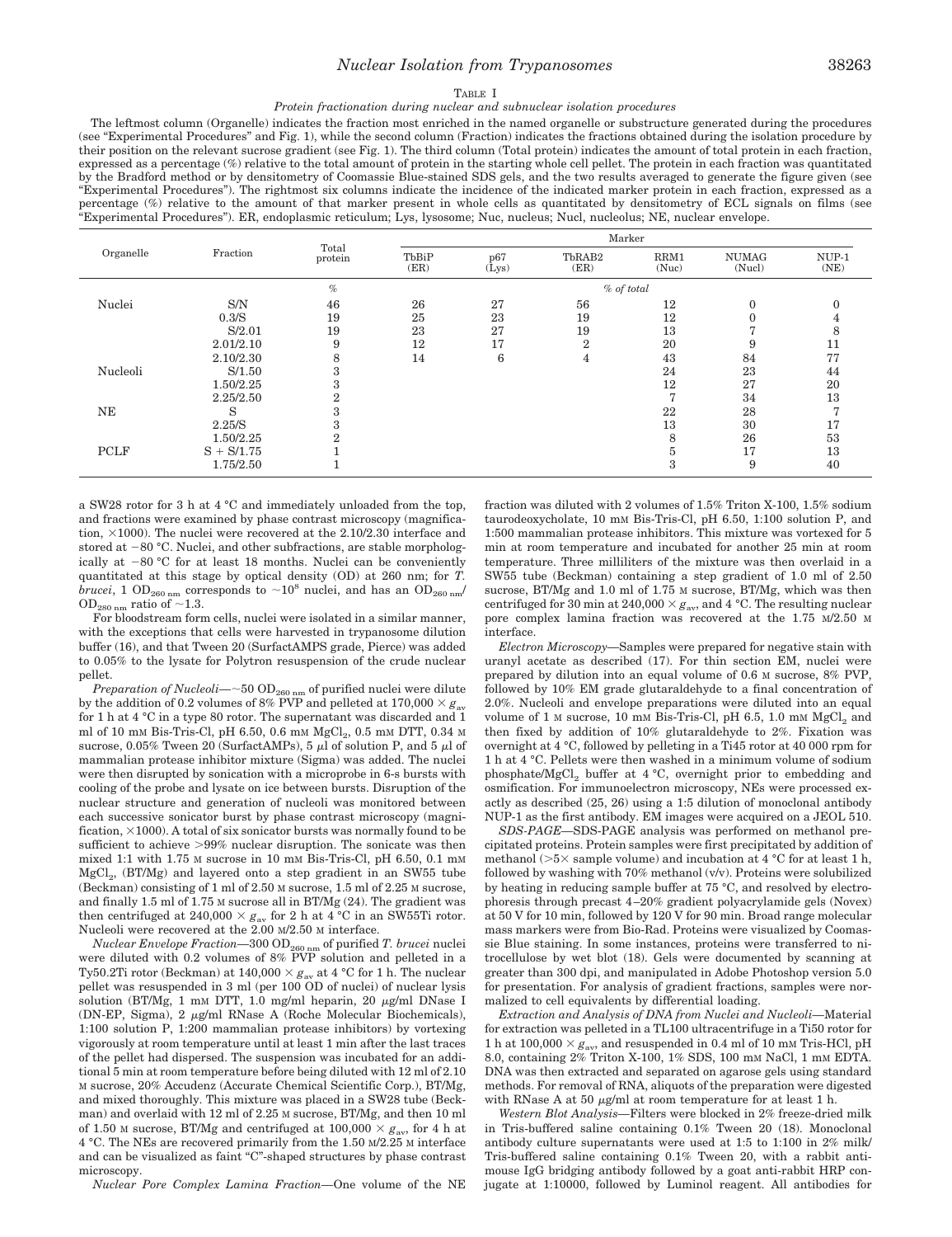

FIG. 2. **Analysis of trypanosome nuclear isolation procedure by SDS-PAGE and Western blot.** *A*, Coomassie Blue-stained SDS-PAGE separations of the fractions from a representative PCF nuclear isolation are shown in the *top panel*, and corresponding Western blots are shown *below*. Note that loading volumes have been adjusted for cell eq, facilitating quantitative comparison between the *lanes*. *Icons* correspond to those used in Fig. 1. Antibodies used are indicated at the *right* of the blot images, and the compartments that they predominantly recognize are given at *left*. The relative migration positions of the trypanosome histones are indicated (32). Molecular size standards are shown at left in kDa, and sucrose gradient fraction designations above the corresponding lanes. *SN*, supernatant from first centrifugation (mainly cytosol); *S*, supernatant from second gradient at the loading zone. *S/2.01*, *2.01/2.10*, and *2.10/2.30* are the retrieved fractions spanning the interfaces between the various sucrose bands. The nuclear antigens NUP-1, NUMAG, and RRM1 are significantly enriched in the 2.10/2.30 fraction, which contains the vast majority of nuclei, while the ER proteins TbBiP and TbRAB2 and the lysosomal protein p67 are depleted from this fraction. *B*, DNA extracted from trypanosome and yeast nuclei and fractionated on a 0.9% agarose gel and stained with ethidium bromide. DNA is exclusively very high molecular weight, suggesting that the chromatin structure is well preserved during the isolation procedure.

analysis of nuclear fractionations were used in Western analysis at 1:100 to 1:1000 in 2% milk/PBS plus Tween 20 and were incubated for 1 h at room temperature. The blots were exposed on Kodak Biomax film and documented as above for gels.

*Bioinformatics—*Sequences corresponding to 26 *Saccharomyces cerevisiae* and 15 mammalian nucleoporins and NPC-associated proteins were used to search the *T. brucei* data bases at TIGR unfinished genomes (www.tigr.org/) and Sanger parasite blast server (www.ebi- .ac.uk/parasites/parasite\_blast\_server.html) on 25–26 November 2000 via an 802.11b link. Searches were performed using the full-length or partial protein sequences and tBLASTp on the remote server, using default parameters. All putative hits were inspected by eye following retrieval. Identification of GSS entries encoding NUP-1 were obtained by tBLASTn at the Sanger parasite blast server and assembled using ClustalX. Coiled-coil prediction was made using MacStripe 2.0a1 using the default settings (28).

*Quantitation—*Protein concentrations were determined by the Bradford method or by densitometry of Coomassie-stained SDS-PAGE samples. Semiquantitative data for selected trypanosome marker proteins were obtained by high resolution scanning at 24 bits of Coomassiestained gels or ECL-exposed films following Western blotting.

*Protein Sequence Determination—*A protein doublet band of the nuclear pore complex lamina fraction with a  $M_r$  of  $\sim$ 350,000 was selected for microsequencing based on its abundance, separation from other proteins of the fraction and cofractionation during the enrichment procedure. Proteins of this fraction were separated by SDS-PAGE and transferred electrophoretically to polyvinylidene difluoride membrane. The  $\sim$ 350-kDa protein was visualized on the membrane with 0.1% Amido Black in 10% acetic acid, excised, cleaved with endopeptidase Lys-C (28), and the peptides subjected to  $NH_2$ -terminal sequence analysis. High abundance proteins coenriching with the nucleus and migrating in the histone region of the gel were also analyzed.

## RESULTS AND DISCUSSION

*Identification of Trypanosome Nuclear Components by Comparative Methods—*To identify components of the trypanosome nucleus, we screened a panel of  $\sim$ 100 monoclonal antibodies raised against highly purified yeast NE fractions (24). Only one hybridoma gave significant reactivity (data not shown). We also searched the trypanosome data bases against 41 yeast and vertebrate nucleoporin protein sequences (reviewed in Ref. 29). In contrast to confident identification of TbRAN (30), these searches were largely unsuccessful; regions of homology were restricted to repeat-containing domains, preventing unambiguous assignment of orthology. These data dramatically underscore the extreme divergence between trypanosomes and higher eukaryotes and indicate that direct analysis, by isolation and proteomics, is likely to be a requirement for a complete characterization of divergent eukaryote organelles.

*Isolation of Enriched Nuclear Fractions from Trypanosomes—*We used as a starting point the isolation procedure for *S. cerevisiae* nuclei developed previously (17, 22, 23). This method is reliable and capable of obtaining nuclei in high yield and of a quality sufficient for subsequent subfractionation and proteome analysis (see Refs. 14 and 31, and references therein), and in addition was potentially adaptable to trypanosomes. We chose this method over several other protocols on the grounds that rigorous morphological and purification data were generally unavailable for the latter.

Our modified procedure involves a Polytron lysis followed by the separation of soluble and membranous material by centrifugation. The nuclei are then isolated from the other membranous structures on a sucrose step gradient. The procedure is easily completed in 1 day and is shown in schematic form in Fig. 1. The final nuclear fraction, recovered at the 2.10/2.30 M sucrose interface, was in very high yield and purity, and is clearly visible in the image of a typical step gradient (*inset*). Release of chromatin or nuclear rupture was negligible during the isolation procedure. Additionally, we found that the procedure was scalable; excellent results were obtained with starting cell numbers ranging over 2 orders of magnitude, *i.e.* from  $10^{10}$  to  $10^{12}$  procyclic form parasites.

We also isolated nuclei from BSF *T. brucei* trypomastigotes, with a minor additional modification of the procedure (see "Experimental Procedures"). Increased flocculant behavior was observed for the bloodstream form membranes during the initial lysis (data not shown), most probably due to extensive stripping of the exoplasmic leaflet of VSG (below). Addition of small quantities of the nonionic detergent, Tween 20, were sufficient to facilitate isolation of BSF nuclei.

*Analysis of Isolated Trypanosome Nuclei—*Most analysis fo-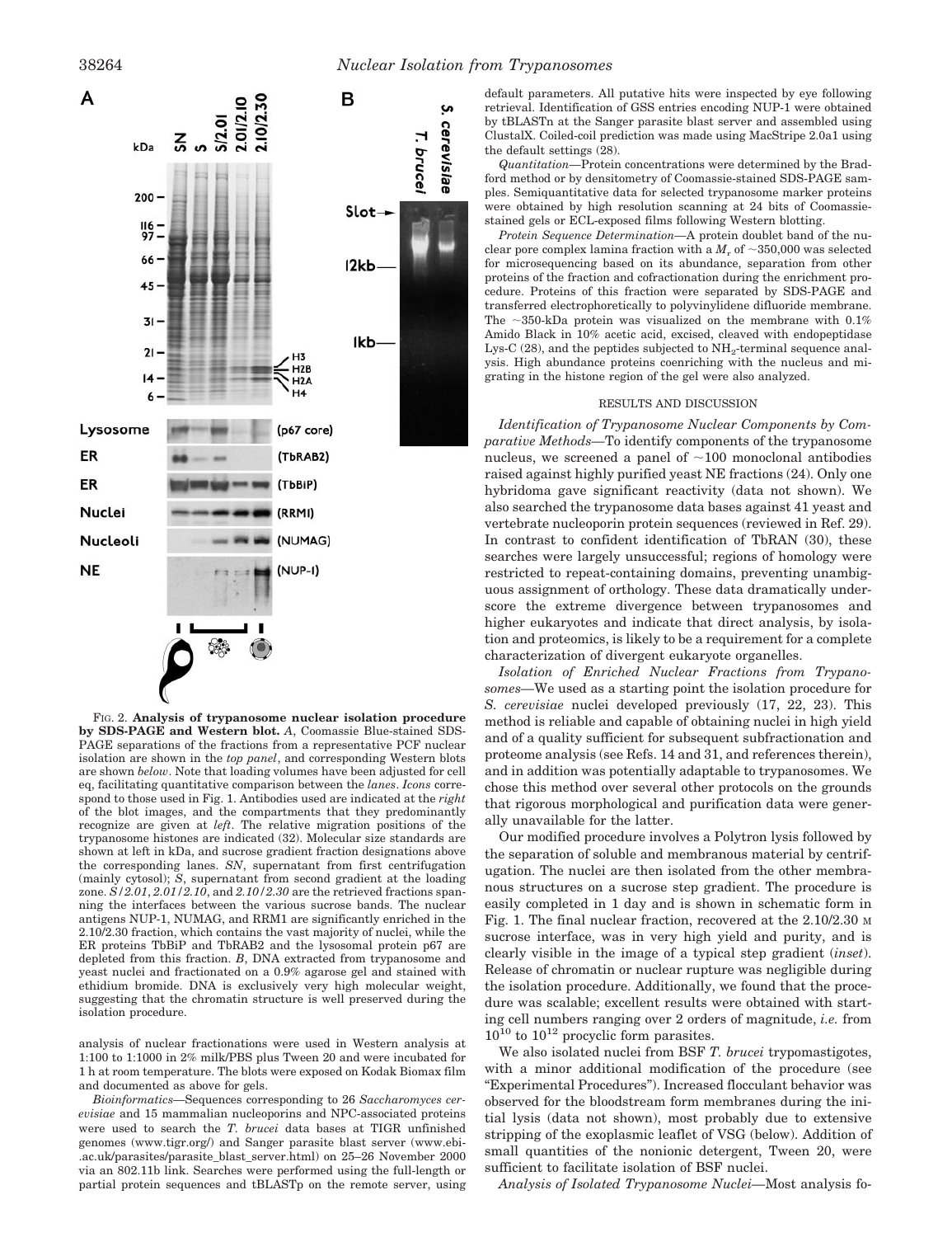

FIG. 3. **Electron microscope analysis of the nuclear fraction obtained from** *T. brucei***.** *A*, *top left panel*, low magnification of a typical field from a thin section of the material from the 2.10/2.30 interface. The high abundance of intact nuclei and the near complete absence of contaminating structures is good evidence for a high purity isolation, and is consistent with the analysis shown in Fig. 2. *Top right panel* shows a schematic highlighting the various nuclear features that are easily visible in the nuclei, particularly in the PCF example (*lower left*). *Lower panels*, procyclic culture form (*left*) and bloodstream form (*right*) nuclei at higher magnification. Note the clear differences in the morphology of the nuclei from the two life stages. The PCF nucleus is rounded, with a resolved NE and a large nucleolus, whereas the nucleus from the BSF is irregular in shape, has a less distinct NE and a smaller nucleolus. In addition, in the PCF the arrangement of the heterochromatin is into small regions, some of which are associated with the NE; this latter heterochromatin is excluded from the regions subtending the NPCs. In the BSF nucleus, the heterochromatin is rather more contiguous, and predominantly associated with the NE. *Scale bar* = 0.5  $\mu$ m. *B*, serial sectioning of PCF nuclei. These sections demonstrate that there is a single nucleolus, and that he heterochromatin forms a clear interconnected network, especially visible in the nuclei indicated in the first section of the series with arrowheads. The nucleolus occupies  $\sim$ 15% of the nuclear volume, and a similar proportion is taken by heterochromatin. Section depths into the sample are indicated *below* each *panel*; *scale bar* is 0.5 m.

cused on PCF nuclei as this life stage is easier to culture in large numbers. Isolation of the nuclei results in removal of  $\sim$ 90% of the total cellular protein (Table I). SDS-PAGE analysis demonstrated a high degree of enrichment for certain protein bands in this fraction (Fig. 2), particularly a complex of low molecular weight composed mainly of trypanosome histones, based on mobility (32) and peptide sequence data (Fig. 9). In BSF preparations, VSG was recovered mainly in the first supernatant as a prominent band at  $\sim 65$  kDa, indicating conversion to the sVSG form by hydrolysis of the glycosylphosphatidylinositol anchor following release of cytoplasmic glycosylphosphatidylinositol phospholipase C during lysis (33). VSG was almost completely absent from the nuclear fraction (data not shown). Extraction of DNA from isolated procyclic nuclei and analysis by agarose gel electrophoresis revealed that the DNA was of very high molecular weight (Fig. 2*B*), suggesting that the chromatin was essentially undamaged.

We analyzed the gradient fractions for the presence of a number of proteins predicted to purify with the nucleus, as well as a group of proteins localized to other compartments (Fig. 1). The nuclear proteins examined were RRM1, an RNA-binding protein (19); NUP-1, an NE marker; and NUMAG, a nucleolar protein (10). In all three cases these proteins were strongly enriched in the nuclear fraction (Table I), indicating a total nuclear recovery of nearly 80%. By contrast, no significant TbRAB2 was detected in the nuclear fraction, consistent with this protein being associated with the cytosolic face of the ER, and binding to the membrane in a reversible manner (20). TbBiP was mainly recovered in lighter fractions, consistent with an ER lumenal location (34), but a significant fraction was associated with the nucleus, due to the presence of this protein in the perinuclear cisternae (20).

We next examined the fractions by thin section EM (Fig. 3). Clear flagellar and vacuolar structures, including putative flagellar pocket structures, could be seen in the topmost fractions (data not shown), but are rare in the nuclear fraction. In addition the nuclei are morphologically intact, each with a preserved double membrane, extensive nucleolar and heterochromatin regions, and NPCs within the NE (10). There is also a structure that resembles a nuclear lamina associated with the inner face of the nuclear membrane (35), consistent with the robust behavior of the nuclei during the isolation procedure as the trypanosome nuclei are significantly less fragile than yeast nuclei (which lack a lamina). Together, these data demonstrate the integrity and high degree of enrichment of the isolated trypanosome nuclei.

Strikingly, the overall shapes of the released nuclei were different for the two stages. Isolated procyclic nuclei are close to spherical, but nuclei from bloodstream form cells are significantly more elongated (Fig. 3). Similar developmental features have been observed previously by other workers in intact trypanosomes. The present observations indicate that the shape of the nucleus is due to organization of the nuclear matrix, and not the cytoskeleton or repositioning of the organelle during development.

Extensive electron-dense regions corresponding to hetero-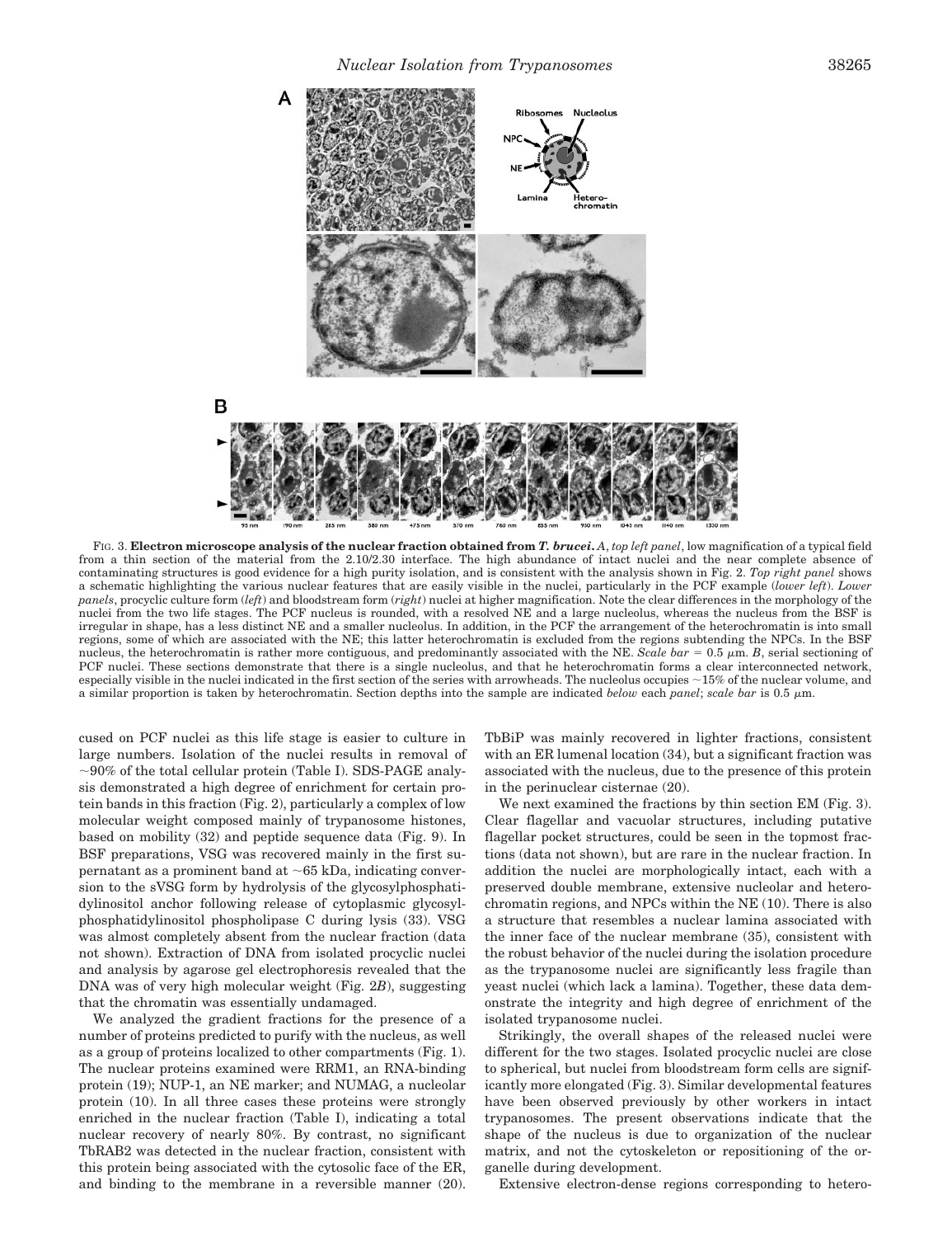

FIG. 4. **Developmental and species-specific protein expression in the nucleus.** Proteins from highly purified nuclei are shown resolved by SDS-PAGE on 4–15% gradient gels, and visualized by Coomassie staining. A few significant differences are apparent between the two *T. brucei* life stages (*left pair* of *lanes*), the most prominent of which are indicated by *arrowheads* at the *left* of the *panel*. The overall high degree of constitutive expression in the trypanosome suggests that the rather striking morphological alterations observed in Fig. 3, and the life-stage dependent alterations to chromatin structure and gene expression, are mediated by a restricted subset of proteins. Rather more extensive alterations in the protein compositions between the trypanosomatids and the other eukaryote nuclei are visible (*right pair* of *lanes*), but the abundant low molecular weight complex corresponding in part to histone proteins is present in all preparations. Migration positions of molecular size markers are indicated at the *right* in kDa.

chromatin and the nucleolus are visible in the nuclei, consistent with previous studies (10, 36). The most prominent feature of both BSF and PCF nuclei is the large nucleolus. This structure is extremely electron dense with no discernible internal organization. In the PCF the nucleolus is compact whereas in the BSF it is more irregular. There is clear heterochromatinlike material associated with the periphery, but each heterochromatin region is rather more extensive in the BSF nuclei. Compared with their bloodstream counterparts, PCF nuclei contain larger numbers of smaller heterochromatin regions (Fig. 3, *A* and *B*), consistent with a reorganisation of chromatin during differentiation from the BSF to the PCF (8, 11, 32, 37, 38). In addition, small amounts of material with similar electron density to heterochromatin were observed in close juxtaposition to the nucleolus. In the procyclic nuclei the differentiation between the inner and outer NE is well defined, making the presence of NPCs clear in transverse section (39). For the majority of NPCs, heterochromatin is excluded from the region immediately adjacent to the NPC, as has been observed in many other organisms (39). Serial sectioning, together with negative stain EM images, allowed a morphometric analysis of the PCF nuclei. These nuclei have overall dimensions of  $1.9 \times$ 



FIG. 5. **Analysis of trypanosome subnuclear fractionation procedures by SDS-PAGE and Western blot.** *A*, Coomassie Blue-stained one-dimensional SDS-PAGE separations of the fractions from representative PCF subnuclear fractionations are shown in the *top panel*, and corresponding Western blots are shown *below*. *Icons* correspond to those used in Fig. 1; *gray arrows* indicate the derivation of the nucleolar, NE, and PCLF fractions from preceding fractions. Antibodies used are indicated at the *right* of the blot images (RRM1, NUMAG, and NUP-1), and the compartments they predominantly recognize are given at *left*. Molecular size standards are shown at *left* in kDa, and sucrose gradient fraction designations given *above* the corresponding *lanes*. The *leftmost three lanes* are the nucleolar isolation, the *center three* the NE preparation, and the *rightmost two lanes* are the PCLF purification. Coenrichment of the nucleolar marker NUMAG is clear for the nucleoli preparation, and enrichment for the NE maker NUP-1 is similarly significant for the isolation of the NE and PCLF. Note the comparative simplicity of the protein compositions of the final fractions, and the removal of the majority of the histone complex (positions indicated to the *right* of the gel with *filled circles*). The 350-kDa doublet recognized by the NUP-1 antibody is clearly visible in the 1.50/2.25 and 1.75/2.50 fractions (positions indicated to the *right* of the gel with *open diamonds*). *B*, quantitation of total protein and RRM1, NUMAG, and NUP-1 yields from the nuclear and subnuclear isolation procedures. Sucrose gradient fraction designations and icons are as in Fig. 1. Data are represented as a percentage of the protein present in the relevant starting material.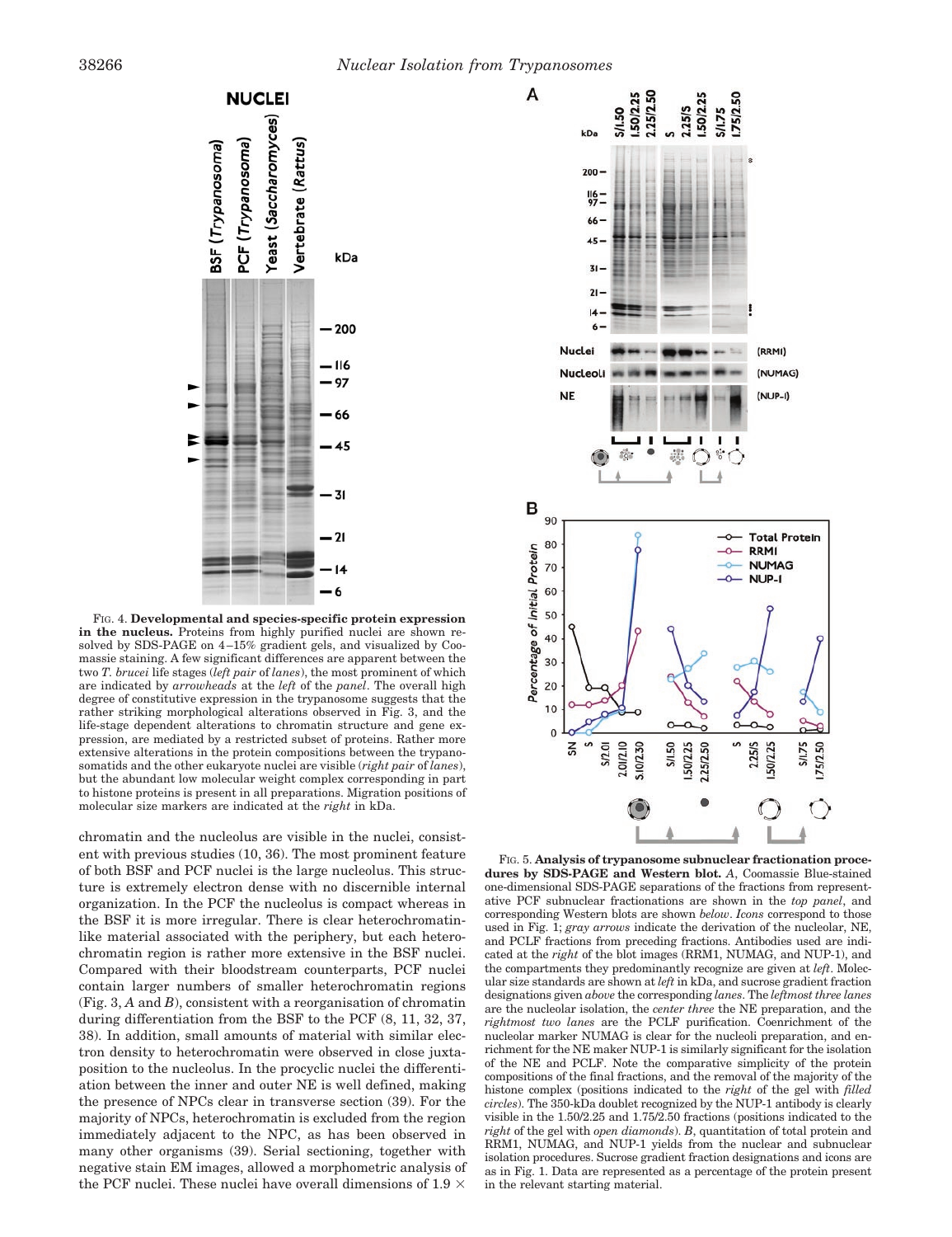

FIG. 6. **Ultrastuctural analysis of the nucleolar fraction prepared from** *T. brucei* **nuclei.** Representative EM images of the final nucleolar preparation are shown at low (*left panel*) and high (*right panel*) magnification. The nucleoli are heterogeneous in size, which may reflect a real variability in the structure of this organelle based on cell cycle position and other parameters, but this probably also arises in part from fragmentation of the structure during isolation. Note that nucleoli contain a highly compacted central core region, with a less dense peripheral region; this is also seen in images of nucleoli within the intact PCF nuclei. Some of the nucleoli are associated with peripheral material, which is most likely chromatin and nuclear matrix remnants. *Scale bars* =  $0.5 \mu m$ .

1.5  $\mu$ m, and from tangential sections there are 200–300 nuclear pores/nucleus.

We also compared the nuclear proteome of PCF and BSFs with each other, *S. cerevisiae* and vertebrates (*Rattus norvegicus*) by one-dimensional SDS-PAGE (Fig. 4). The analysis demonstrated that the protein composition of the trypanosome nuclei does not vary greatly between life stages, with the vast majority of bands being in common. However, a minor fraction of the bands were altered in intensity and are good candidates for developmentally regulated nuclear proteins. The overall similarity in the protein profiles of BSF and PCF nuclei reflects the majority of nuclear protein being structural and involved in chromatin/matrix assembly and maintenance with only a very minor fraction responsible for control of differential gene expression and other stage specific functions. By contrast a very significant difference in the protein electrophoretograms for the three species is seen; this may in part be due to alterations in the migration of homologous nuclear proteins, but probably also reflects real differences in protein composition. Significantly, a similar high abundance low molecular weight complex, consisting mainly of histone proteins, was present in all three species.

Having obtained high quality nuclei, we sought to isolate subnuclear fractions for further analysis. We focused on nucleoli, NEs, and the PCLF. The unusual role of polymerase I made production of nucleoli an important goal, while the latter fractions are vital for production of NPCs and associated structures suitable for both proteomic and morphological analysis (26, 40). As a starting point, we used the purified nuclei from the procyclic stage.

*Isolation of Nucleoli from Trypanosome Nuclei—*Using microprobe sonication, nucleoli were liberated from the nuclei and recovered on a sucrose step gradient by modifications of a procedure originally developed for isolation of nucleoli from rat tissues (41) (Fig. 1). SDS-PAGE analysis of the nucleoli preparation revealed that the nucleolar fraction recovered at the 2.25/2.50 sucrose interface was significantly depleted of a number of proteins, and in particular the low molecular weight histone complex (Fig. 5*A*). The nucleolus fraction contained  $\sim$ 25% of the total nuclear protein. Western analysis, using the three nuclear antigens described earlier, revealed that RRM1 and NUP-1 were significantly depleted from the nucleoli, whereas by contrast NUMAG, the nucleolar antigen, was moderately enriched, with  $\sim 40\%$  of the nuclear signal recovered in the 2.25/2.50 fraction (Table I; Fig. 5*B*). Light and electron



FIG. 7. **Ultrastuctural analysis of the nuclear envelope fraction prepared from** *T. brucei* **nuclei.** *A*, low magnification electron micrograph of isolated NEs. Note the near absence of nucleoplasmic material (chromatin and nucleolus) from these preparations. Clearly visible are the inner and outer nuclear membranes, and also electrondense structures arrayed along the nuclear envelopes, which correspond to NPCs. *B*, high magnification electron micrographs demonstrating detailed ultrastructure of the trypanosome NE. Schematics showing visible features of the NPC are shown at the *left* of the figure. *Top panels* are *en face* views of the NEs. The *left-hand* micrograph is a tangential section, clearly revealing the ring structure of the NPCs, and in some instances a central plug and spoke elements can be seen (*arrowhead*). Ribosomes studding the outer face of the NE are apparent in the *center* of the micrograph. The *right-hand* image is a negative stain preparation; again, features of the NPC can be discerned. Note the high density of the NPCs, especially clear in the negative stain image. *Lower panels* are cross-sections of NEs and again reveal details of the NPC architecture. Clearly visible are the cytoplasmic and nuclear filaments, the central core elements, and electron-dense material corresponding to the main ring structures. Good examples are indicated in the *leftmost two panels* by *arrowheads*. In the *right panel* a clear filamentous network is seen associated with the inner nuclear membrane and which may constitute the trypanosome nuclear lamina (*arrowhead*). *Insets* show the same schematics as the *left* but reduced to scale. *Scale bar* =  $0.5 \mu m$ .

microscopy assays indicated a much higher recovery of nucleoli in the final fraction: greater than 80% of those present in the starting nuclear material. NUMAG may be preferentially lost in our procedure; alternatively, like many nucleolar components, it may be dynamically localized to the nucleolus, result-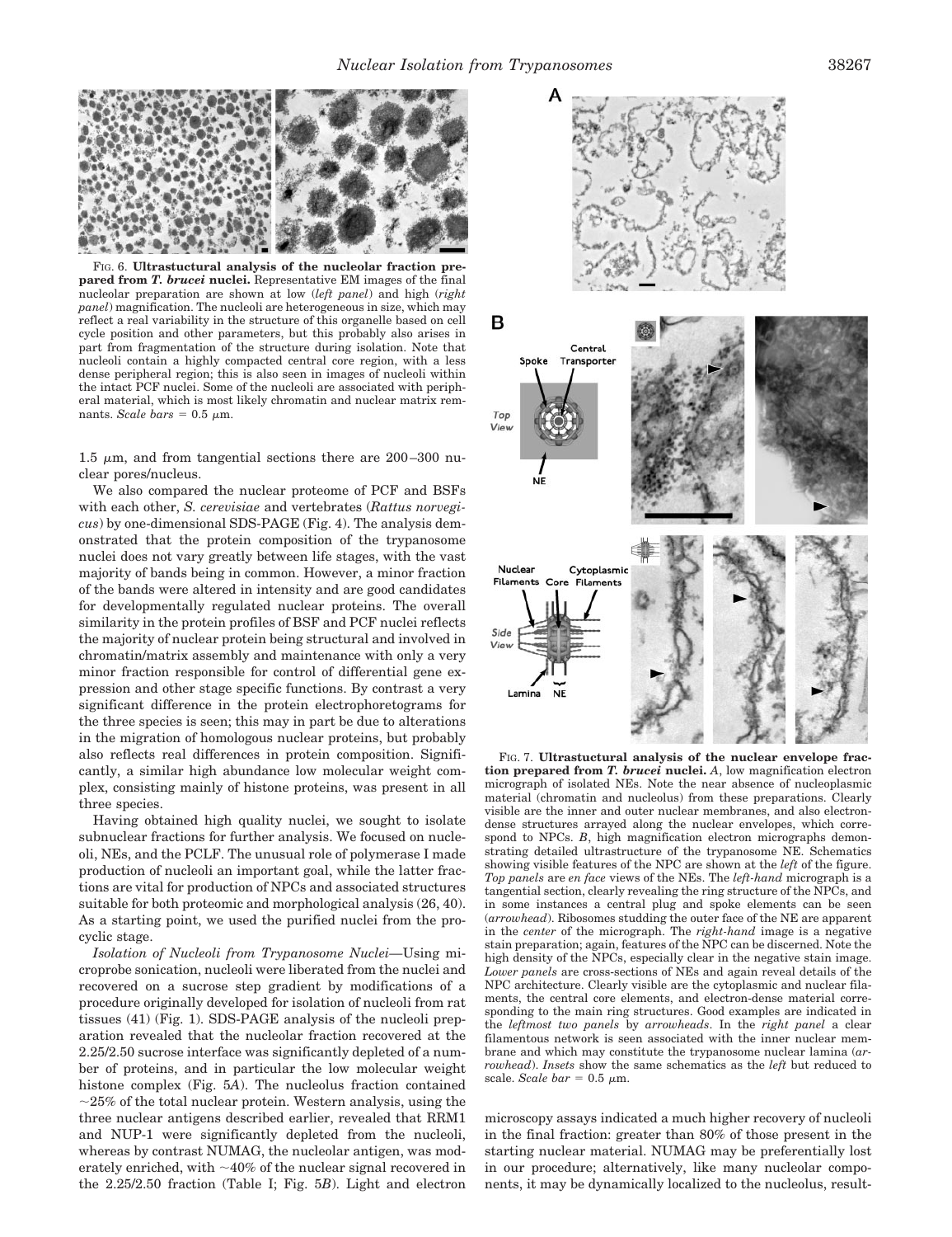

FIG. 8. **Ultrastucture of the nuclear pore complex lamina fractions prepared from** *T. brucei* **nuclei.** *A*, low magnification EM image of the PCLF. The majority of the membranous material has been removed, and the NPCs are visible again as electron-dense punctata (compare this image with the one in Fig. 7*A*), but the overall integrity remains, indicating a robust lamina structure is present. *B*, high magnification electron micrographs showing details of the NPC structures; again, a central core and peripheral filamentous structures are clearly visible. Note that the ribosomes, visible in earlier fractions as small dense dots, have been completely removed, consistent with an efficient extraction of membrane elements. *Insets* contain schematics of the NPC to scale, *en face* (*top*) or in cross-section (*lower*). *Scale bar* =  $0.5 \mu$ m.

ing in the presence of a significant fraction in the nucleoplasm. Furthermore, some of the NUMAG recovered in lighter fractions may be associated with the extranucleolar compartment recently detected in *T. brucei* nuclei (13), which is unlikely to sediment as rapidly as the larger nucleoli. The majority of nuclear matrix was depleted, as evidenced by the loss of RRM1. EM demonstrated that the nucleoli were comparatively homogeneous (Fig. 6), consisting of spherical structures of densely packed material, similar to the appearance of nucleoli in both intact trypanosomes and in the isolated nuclei (Fig. 3).

*Isolation of the Nuclear Envelope and a Pore Complex Lamina Fraction from Trypanosomes—*Nuclear envelopes and the nuclear pore complex lamina fraction were isolated in a sequential procedure, with the envelope fraction acting as the starting point for the pore complex lamina preparation. The trypanosome NE preparation methodology is based on that for yeast NEs (24, 42). Again, SDS-PAGE analysis indicated a significant alteration in the protein compositions of the final fractions (Fig. 5). There was a significant loss of histone complex from the envelope preparation. In addition a high molecular mass doublet, at  $\sim$ 350 kDa, was enriched in this fraction. Western blot analysis indicated a depletion of RRM1 and NUMAG and a clear enrichment of the NUP-1 antigen. From these analyses it became clear that the NUP-1 antigen comigrated with the 350-kDa doublet, suggesting that they may be the same molecule (Fig. 5). Based on these data, we estimate that the NE fraction recovered  $>70\%$  of the NEs released from the nuclei, whereas depletion of NUMAG, RRM1, and the histone bands from this fraction contests to a low level of nucleoplasmic and nucleolar contamination (Table I; Fig. 5).

Isolated NEs frequently adopted a characteristic C profile in EM sections (24), and were devoid of significant amounts of chromatin (Fig. 7*A*). The appearance of these fractions was rather more heterogeneous than for the isolated nuclei and nucleoli. The envelopes were clearly quite extensive when visualized by negative stain. Both the inner and outer nuclear membranes were resolved, and in some regions less closely juxtaposed than the equivalent structures in the intact nuclei, possibly because of relaxation of the envelope due to removal of the nuclear contents. The outer membrane was studded with large numbers of particles of the correct size and morphology for ribosomes. The envelopes exhibit a very high density of NPCs, prominently seen as regions where the inner and outer membrane are in close juxtaposition. Fibrous material was visible on both the cytoplasmic and the nuclear side of the NPC; at this level of resolution, the trypanosome NPC displays an organization that is indistinguishable from higher eukaryote NPCs (43). The NPCs themselves averaged  $\sim$ 110 nm (diame- $\text{ter}$ )  $\times$  50 nm thick (for the densely staining core), with filaments extending  $\sim$  50 nm into nucleoplasm and cytoplasm. By negative stain (Fig. 7*B*), the high density of the NPCs is even clearer and, for a number of the complexes, an 8-fold symmetry can be discerned, consisting of spokes surrounding a central element (39). Hence, the basic NPC architecture is indeed conserved between crown eukaryotes and divergent organisms like trypanosomes.

The pore complex lamina fraction was derived from the NEs by a detergent extraction. The protein composition of this fraction was somewhat simplified from the NEs and contained  $~10\%$  of the NE protein. This final material contained most  $(\sim 75%)$  of the NUP-1, consistent with the stable association of NUP-1 with the NPC or lamina. In addition, both RRM1 and NUMAG were depleted from the pore complex lamina, indicating further removal of trace contaminating nucleoplasmic material. By EM the NPCs are clearly visible in the PCLF, with an 8-fold symmetry, a central plug, and peripheral filaments, indicating that the morphology is well preserved (Fig. 8, *A* and *B*). Significantly, the NPCs are interconnected by a clear, fibrous lamina a few nanometers thick, which has strong structural similarity to the mammalian nuclear lamina (44). No obvious major lamin bands are detected in the expected 60–70 kDa region by SDS-PAGE (Fig. 5), but if present these components may have altered molecular weights in the trypanosome or be less abundant that in vertebrates. Overall, these data suggest a very high enrichment for the nuclear pore complex and nuclear lamina had been achieved.

*Sequence Analysis of Selected Trypanosome Nuclear Proteins—*We wished to evaluate the suitability of the nuclear preparations for proteomic analysis. On account of identification of NUP-1 as a relatively abundant Coomassie-stained doublet band coenriching with the NE and PCLF by SDS-PAGE analysis, and the punctate nuclear rim distribution of the antigen under immunofluorescence microscopy (10), we chose this protein for direct proteomic identification of nuclear components. We also excised two of the putative histone bands (Fig. 1), predicted to be trypanosome histone H2B and H4 (32).

We obtained high quality sequence from the H4 and H2B regions that corresponded exactly to trypanosome histone H4 and H2B (Fig. 9*A*). These proteins, together with the homologues of histones H2A and H3, have previously been characterized at the protein level (32) and confirmed the suitability of our nuclear preparation for proteomics. From the 350-kDa band, we identified a total of five peptides. The first sequence was totally homologous to the  $\sim$ 320-kDa microtubule-associated repetitive protein (45), which is localized to the subpellicular microtubule array. Detection of microtubule-associated repetitive protein is probably due to its high abundance in trypanosomes, a repetitive structure (leading to increased stoichiometric representation of the sampled sequence), and a limited association of microtubules with the nucleus.

The remaining four peptides retrieved the same GSS from the Sanger Center data base. Three peptides, ELHVTK, TQLEETV, and LNAAGVR, precisely matched and the fourth, TEEEELRTA, was an 89% match. Further data base interro-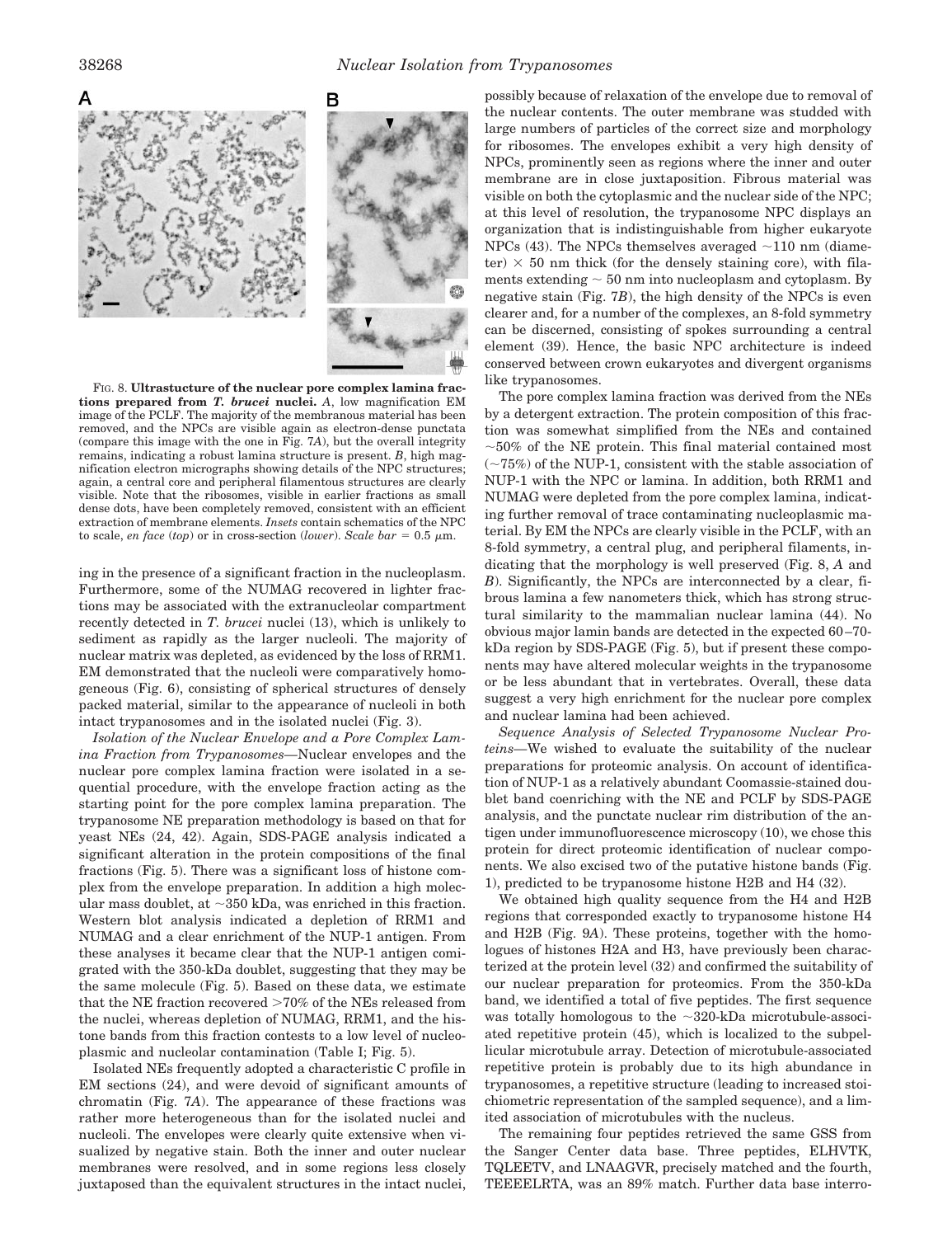

FIG. 9. **Identification of the 350-kDa band as the NUP-1 antigen.** *A*, protein sequencing data for histone H4 and H2B. Panel shows complete sequences of trypanosome histones H4 and H2B, with the sequences identified by peptide sequencing in *bold*. The molecular sizes of the bands taken for sequencing are consistent with the migration positions of histone H4 and H2B on SDS gels (32). *B*, partial open reading frame assembled from data base retrieved GSSs using four peptide sequences obtained from the 350-kDa band from the NE preparation predicts a coiled coil protein containing 144 amino acid repeats of unmodified molecular mass of 15.9 kDa. Peptides with an exact match are in *bold*, and sequences with a partial match are *underlined*. Alignment of a complete repeat with partial repeat sequences derived from the NH<sub>2</sub> and COOH termini of the assembly reveals an almost prefect repeat structure. The *gap* in the alignment (residues 61–75) represents missing data. *C*, p350 is a coiled coil protein. Secondary structure prediction was done with the Lupas algorithm (27) using MacStripe 2.0a1 with default settings. Two high probability peaks are contained within each repeat. *D*, mild trypsin digestion of isolated nuclei reveals that NUP-1 is a repetitive protein. Digests were analyzed by SDS-PAGE and Western blotting with the NUP-1 antibody. Trypsin treatment reveals a ladder of NUP-1 immunoreactivity, with an approximate repeat mass of 17 kDa, consistent with the repeat identified by peptide sequencing. Increased trypsin digestion results in a greater yield of lower molecular mass products, and indicates that there are  $\sim$  20 repeats in the NUP-1 protein. Migration positions of molecular size markers are indicated at *left* in kDa.

gation allowed construction of a partial open reading frame of 268 amino acids (Fig. 9*B*). The translated sequence contained a 144-amino acid near-perfect repeat  $(>98.5\%$  identical), and is strongly predicted to adopt a coiled-coil structure (Fig. 9*C*). The coil frame apparently breaks between each repeat, perhaps indicating an intervening flexible region or turn. As the final assembly produced sequence from three repeats, the incomplete homology of the TEEEELRTA peptide can be attributed to repeat microheterogeneity as the related sequences TLEEELRTA and TLEEELVTA were predicted in the partial open reading frame (Fig. 9*B*).

To confirm that the repetitive 350-kDa protein and the NUP-1 antigen are the same molecule, we subjected isolated NEs to mild trypsin digestion and probed them with the NUP-1 antibody. Trypsinization resulted in cleavage of the NUP-1 antigen into a regular ladder of fragments, with an average separation between products of  $\sim$ 17 kDa, consistent with a single cleavage within the repeat unit of 144 amino acids and confirming the identity between NUP-1 and the sequence retrieved from the data base. At least 20 such repeats were detected in the NUP-1 protein, which accounts for the majority of the molecular mass of the 350-kDa protein (Fig. 9*D*). It is not clear why NUP-1 runs as a doublet, but this may be due to expansion/contraction of the number of repeats through recombination, resulting in different sized gene products expressed either from multiple copies or alleles; a complete explanation must await the full sequence. The assembled portion of the NUP-1 sequence has no specific homologues in the nonredundant data base, but has low homology to a wide variety of proteins with predicted coiled coil structure.

The structure of the NUP-1 antigen suggests that the protein is likely to be a structural nuclear element, and could be a nucleoporin, be part of the nuclear lamina, or have another role. The function of the NUP-1 antigen was further investigated by immunoelectron microscopy (Fig. 10). NUP-1 localizes to the interior face of the NE, ruling it out as a component of the NPC. Rather, this location is consistent with a role for NUP-1 in the nuclear lamina, possibly involved in the organization of the abundant trypanosome perinuclear heterochromatin (Fig. 3). As a major lamina component, and a coiled coil protein, NUP-1 may be a trypanosome orthologue of metazoan lamins. If so, the structure of lamins (which in metazoans generally range in size from only 50 to 70 kDa) is more diverse than previously believed as trypanosomal prenylproteins with a molecular weight similar to metazoan lamins have been detected (46).

The clear presence of a lamina described here has important functional implications. In metazoans, whose nuclei disassem-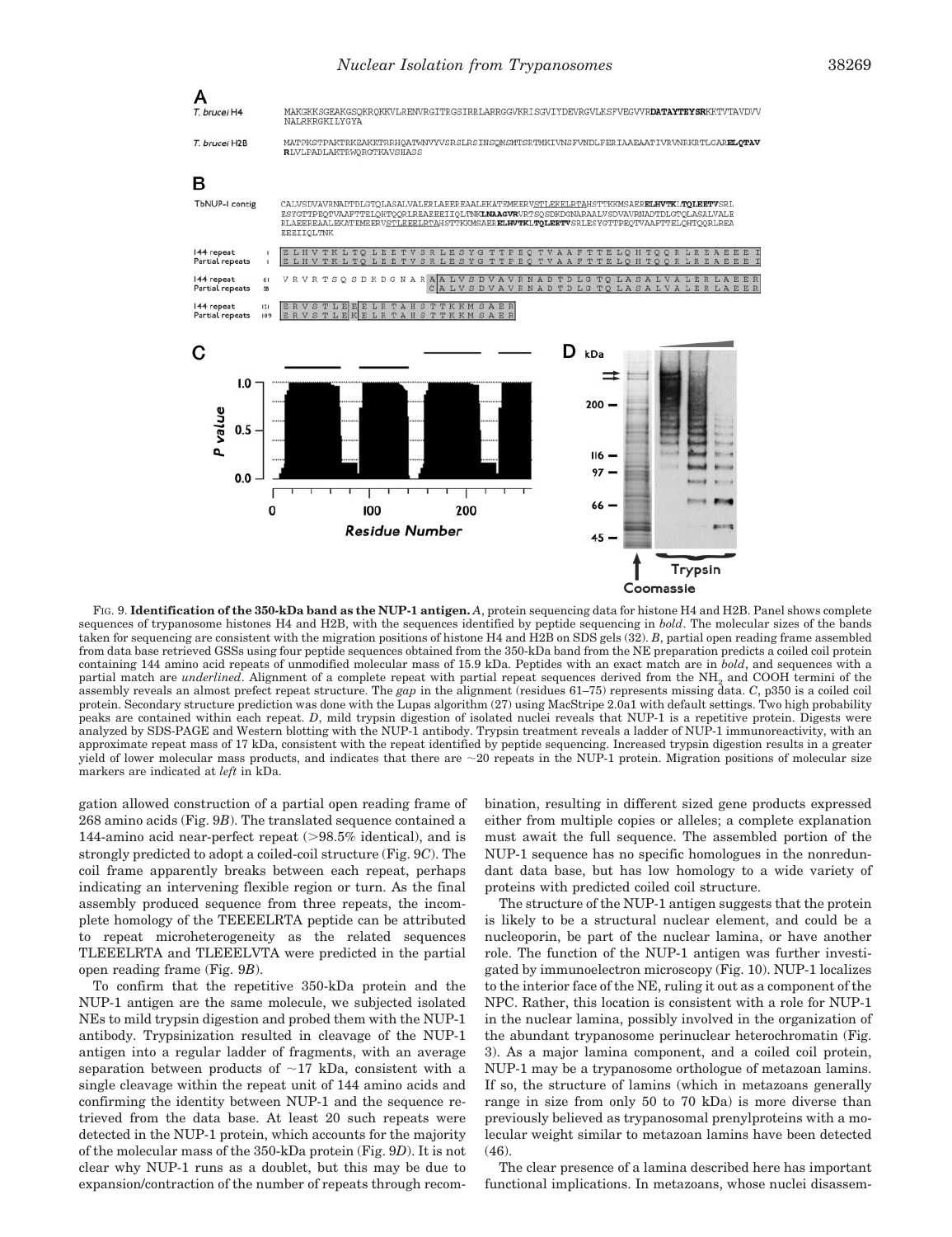

FIG. 10. **Immunoelectron microscopy localizes the NUP-1 antigen to the nucleoplasmic face of the nuclear envelope.** NEs were incubated with monoclonal antibody NUP-1 and the antibody visualized with gold-conjugated secondary antibodies. *Top left* and *top right panels*, transverse sections of NEs (*C*, cytoplasmic side; *N*, nucleoplasmic side). *Bottom right panel*, tangential section of NE. *Scale*  $bar = 0.5 \mu m$ . *Bottom left panel*, montage of 40 aligned NPCs showing a total of 198 gold particles. The gold particles are found an average of 57+18 nm from the mid-plane of the NE. *Scale bars* are graduated in 10-nm intervals. Both the transverse sections and montage indicate that the NUP-1 antigen is localized to a layer beneath the inner face of the NE and that the labeling avoids the vicinity of the NPC.

ble at mitosis, the lamina is believed to play a major role in reformation of the NE during late telophase (47). Thus, yeast, which do not disassemble their NEs at mitosis, lack a lamina (24, 48). However, the presence of a trypanosomal nuclear lamina, which like yeast maintain their nuclear envelopes during mitosis, indicates that the lamina must fulfill a function other than postmitotic NE reformation in these organisms.

## **CONCLUSIONS**

Availability of sequence data bases for an increasing number or divergent eukaryotes represents an excellent opportunity for more rigorous understanding of the repertoire of cellular processes and the degree of variation displayed by these organisms. In particular, this concept justifies much work into pathogenic eukaryotes as a route to development of new chemotherapeutics and other control strategies (*e.g.* Ref. 4). This extreme divergence also presents a major technical challenge, as identification of function based on homology is frequently not possible. Hence, there is a significant requirement for more direct empirical evidence of function. One strategy is assignment of proteins to specific organelles by direct identification. Our evidence, based on the failure of both *in silico* and immunological similarity, indicates that such approaches are likely to be a vital aspect of postgenomic analysis for many divergent systems.

We chose the trypanosome nucleus for initial entry into

protozoan proteomics for several reasons. First, there is an advanced genome project, facilitating identification of proteins from short peptide sequence. Second, the organism is amenable to study as it can be cultured and there are a number of markers available for the trypanosome nucleus. Third, trypanosomes represent a major global health problem. In a broader context, we also wished to determine if the *T. brucei* nucleus could be used as a test system for establishment of proteomic approaches for other divergent eukaryotes.

Subcellular fractionation of trypanosomatids has been performed by many authors (*e.g.* Refs. 36 and 49–51), but full morphological and compositional characterization are not available. Our purified nuclear fractions meet several important criteria for proteomic analysis. There is excellent morphological preservation evidenced by EM. The preparations are of high purity, demonstrated by coenrichment of nuclear proteins, EM, and removal of non-nuclear proteins, and are in good yield, as judged from quantitation of nuclear antigens in each fraction. The procedures are scalable  $(10^{10}$  to  $10^{12}$  cells may be processed), use standard equipment facilitating exploitation by any laboratory, and can be completed within a day. Hence, it is now possible to progress from trypanosome cultures to a highly enriched nuclear subfraction within 2 days.

The fractionation procedures enabled the identification of the NUP-1 antigen as a repetitive protein, localized to the inner face of the NE, and a probable component of the trypanosome nuclear lamina. Further characterization of NUP-1 function requires further analysis, but characterization of the NUP-1 protein as a major lamina component is an excellent example of the potential of organellar proteomics in divergent systems. Specifically, it is unlikely that the NUP-1 protein could have been identified by interrogation of sequence data bases. Mass spectrometric methods, in combination with one- or two-dimensional gel electrophoresis and other protein separation methodologies may now be used to identify the components of the trypanosome nucleolus, NE and NPC, and distinguish those proteins with expression specific to the PCF or BSF life stages. It is hoped that the methods presented here can be extended, both to isolate other organelles of particular interest from trypanosomes and to isolate subnuclear fractions from other divergent eukaryotes of economic and public health importance. Such methods provide a vital link between genome sequencing projects and functional proteomic applications.

*Acknowledgments—*We thank the many people who generously provided reagents and advice for this work. Specifically, we thank Caterina Strambio-de-Castillia (Rockefeller University (RU), New York, NY) for monoclonal antibodies against yeast nuclear proteins, Jay Bangs (University of Wisconsin, Madison, WI) for antibodies to TbBiP and p67, Keith Gull and Klaus Ersfeld (University of Manchester, Manchester, United Kingdom) for antibodies against trypanosome tubulin, NUP-1 and NUMAG, and John Boothroyd (Stanford, CA) for anti-RRM1 antisera. We thank George Cross (RU) for bloodstream trypanosome cultures, Günter Blobel (RU) for tissue culture facilities, and Ivan Karnauchov (RU) for rat nuclei. We thank Tari Suprapto for help with immunoelectron microscopy, Elena Spicas and Helen Shio for excellent electron microscopy, Rosemary Williams for much superb technical assistance, and Joe Fernandez and Brian Imai for peptide sequencing. We are grateful to the members of the Rout laboratory for (unwittingly, or otherwise) providing many reagents, and much other help. We also thank the following for comments and criticism of the manuscript: Debbie (Biological Sciences, Imperial College, London, UK), Helen Imogen Field (ProteoMetrics LLC, London, UK), and Mark Carrington (Cambridge). We are deeply indebted to Edward Tufte (Harvard University, Cambridge, MA) for insights into data presentation. After submission of this article, the full length ORF for the NUP-1 antigen has been released to GenBank by Dr. Najib El Sayed and colleagues at TIGR. The protein has 18 full repeats, a molecular mass of 406 kDa and is present on *T. brucei* Chromosome II.